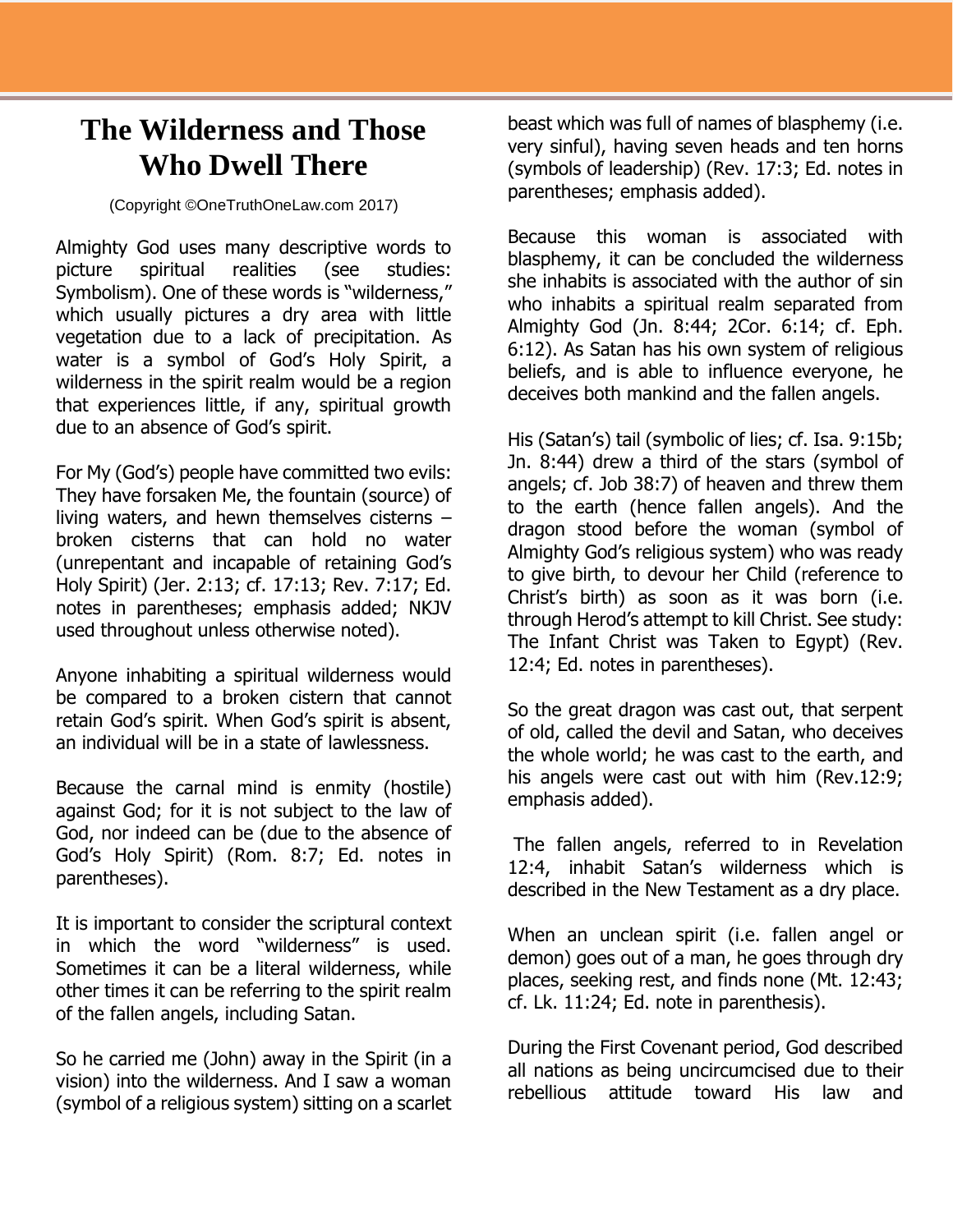commandments (Ac. 7:51), and their sinful choices have placed them in the same spiritual wilderness as Satan and the fallen angels.

Behold, the days are coming, says the Lord, that I will punish all those who are circumcised (literally) with the uncircumcised  $-$  26 Egypt, Judah, Edom, the people of Ammon, Moab, and all who are in the farthest corners, who dwell in the wilderness (Satan and the fallen angels). For all these nations are uncircumcised (not meant literally in this verse), and all the house of Israel are uncircumcised in the heart (due to their stubborn and rebellious attitude) (Jer. 9:25-26; Ed. notes in parentheses; emphasis added).

God then shows the connection between Satan's ability to deceive, and the negative influence religious leaders have upon those who would otherwise be serving Almighty God correctly.

Many rulers (shepherds or pastors) have destroyed My vineyard, they have trodden My portion underfoot; they have made My pleasant portion a desolate wilderness (Jer. 12:10; Ed. note in parenthesis; emphasis added).

Due to the false teaching of this world's religious leaders, all who could be serving Almighty God correctly have become Satan's property, and are dwelling in the wilderness he created through his rebellion against the law and commandments of his heavenly Father.

You (Lucifer, prior to rebelling and becoming known as Satan) were perfect in your ways from the day you were created, till iniquity (sin; cf. 1Jn. 3:4) was found in you (Eze. 28:15; Ed. notes in parentheses).

The last chapter of the Bible describes those, who persist in living a sinful life, as being outside of God's kingdom. Therefore, they would still be

living in the wilderness created by Satan's rebellious actions.

But outside are dogs (symbol of those who are spiritually unclean due to sin) and sorcerers and sexually immoral and murders and idolaters, and whoever loves and practices a lie (Rev. 22:15; Ed. note in parenthesis).

The first humans to become imprisoned in Satan's wilderness were Adam and Eve. Prior to their sin, they were living in a well-watered Garden because of their exposure to God's Holy Spirit (cf. Gen. 2:10, 16), but after they sinned they entered Satan's wilderness where they remained prisoners until their death.

Cursed is the ground for your sake (i.e. because of your sin); in toil you shall eat of it all the days of your life. 18 Both thorns and thistles (symbols associated with the fallen angels; see study: Thorns and Thistles) it shall bring forth for you, and you shall eat the herb of the field. 19 In the sweat of your face you shall eat bread till you return to the ground, for out of it you were taken; for dust you are, and to dust you shall return (same fate as Satan; cf. Gen. 3:14; Rom. 16:20; see study: Did God Create Adam From Dust?) (Gen. 3:17b-19; Ed. notes in parentheses).

Since the time of Adam and Eve, every human being has unwittingly and unknowingly become a prisoner of Satan, unless they have been called to repent of sin and started living a new life of obedience to God's word (Mt. 4:4; cf. Rom. 6:4).

Those who see you (Satan at his future judgment) will gaze at you, and consider you, saying: 'Is this the man (when he is made flesh and blood; cf. Rom. 16:20; Mal. 4:3) who made the earth tremble, who shook kingdoms, 17 Who made the world as a wilderness and destroyed its cities, who did not open the house of (would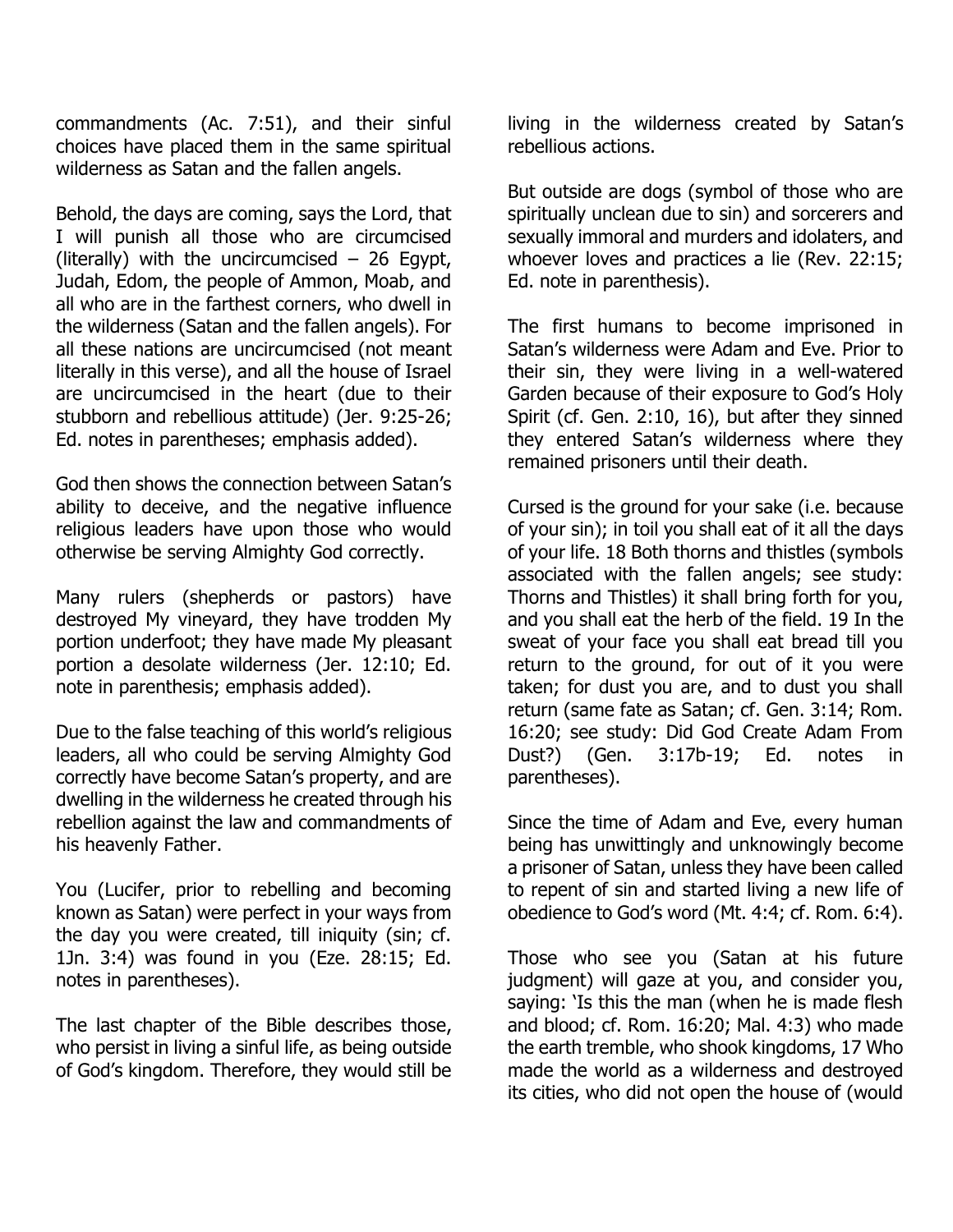not release) his prisoners?' (Isa. 14:16-17; Ed. notes in parentheses; emphasis added).

As the apostle John was led by God's spirit to see visions of future events, while communicating directly with those in the spirit realm of the loyal host of heaven (Rev. 1:10ff; 17:3), so Jesus Christ was led by God's spirit to see activities that were occurring in the spirit realm of the disloyal host, while communicating directly with Satan. The location of Satan's realm is described as a wilderness.

Then Jesus was led up by the Spirit into the wilderness to be tempted (tried and tested) by the devil (Mt. 4:1; Ed. note in parenthesis; emphasis added).

Satan is so closely associated with the symbolism of a wilderness, it should be no surprise that the goat representing him during the Day of Atonement (see study: Atonement – Day of Covering) is sent away from God's people as he figuratively carries all their sins into the wilderness.

But the goat on which the lot fell to be Azazel (SHD 5799; entire removal; i.e. of Satan) shall be presented alive before the Lord, to make atonement (covering for sin) for him, and let it go as the Azazel (entire removal; i.e. of the sinner it represents) into the wilderness (Lev. 16:10; Ed. notes in parentheses; emphasis added).

And Aaron shall lay both his hands on the head of the live goat, confess over it all the iniquities (sins; cf. 1Jn. 3:4) of the children of Israel, and all their transgressions, concerning all their sins, putting them on the head of the goat, and shall send it away into the wilderness by the hand of a suitable man. 22 The goat shall bear (carry) on itself all their iniquities to an uninhabitable land; and he shall release the goat in the wilderness (Lev. 16:21-22; Ed. notes in parentheses; emphasis added).

The fulfillment of the symbolism associated with the Day of Atonement will occur following Christ's return to rule this planet (Ps. 2:9; Rev. 2:27; 12:5; 19:15). Those primarily responsible for deceiving and misleading mankind will be punished, and they are Satan and his fallen angels.

> THEN JESUS WAS LED UP BY THE SPIRIT INTO THE WILDERNESS TO BE TEMPTED (TRIED AND TESTED) BY THE DEVIL. Matthew 4:1; Ed. note in parenthesis; emphasis added).

Those who dwell in the wilderness will bow before him (Christ; God's designated representative; cf. Ex. 23:20-22; Mt. 17:5), and his enemies will lick the dust (Satan and the fallen angels; cf. Gen. 3:14) (Ps. 72:9; Ed. notes in parentheses; emphasis added).

This world is under the influence of Satan and separated from Almighty God, due to rebellion against His word (Isa. 59:2). This state of affairs is compared to a wilderness in which mankind wanders not really understanding the purpose of life or what the future holds.

He (God) takes away the understanding of the chiefs (leaders) of the people of the earth, and makes them wander in a pathless wilderness (Job 12:24; Ed. notes in parentheses; emphasis added).

By obedience to God's commanded Holy Days, mankind can come to a better understanding of His plan of salvation. This plan details the means through which mankind can be forgiven of their